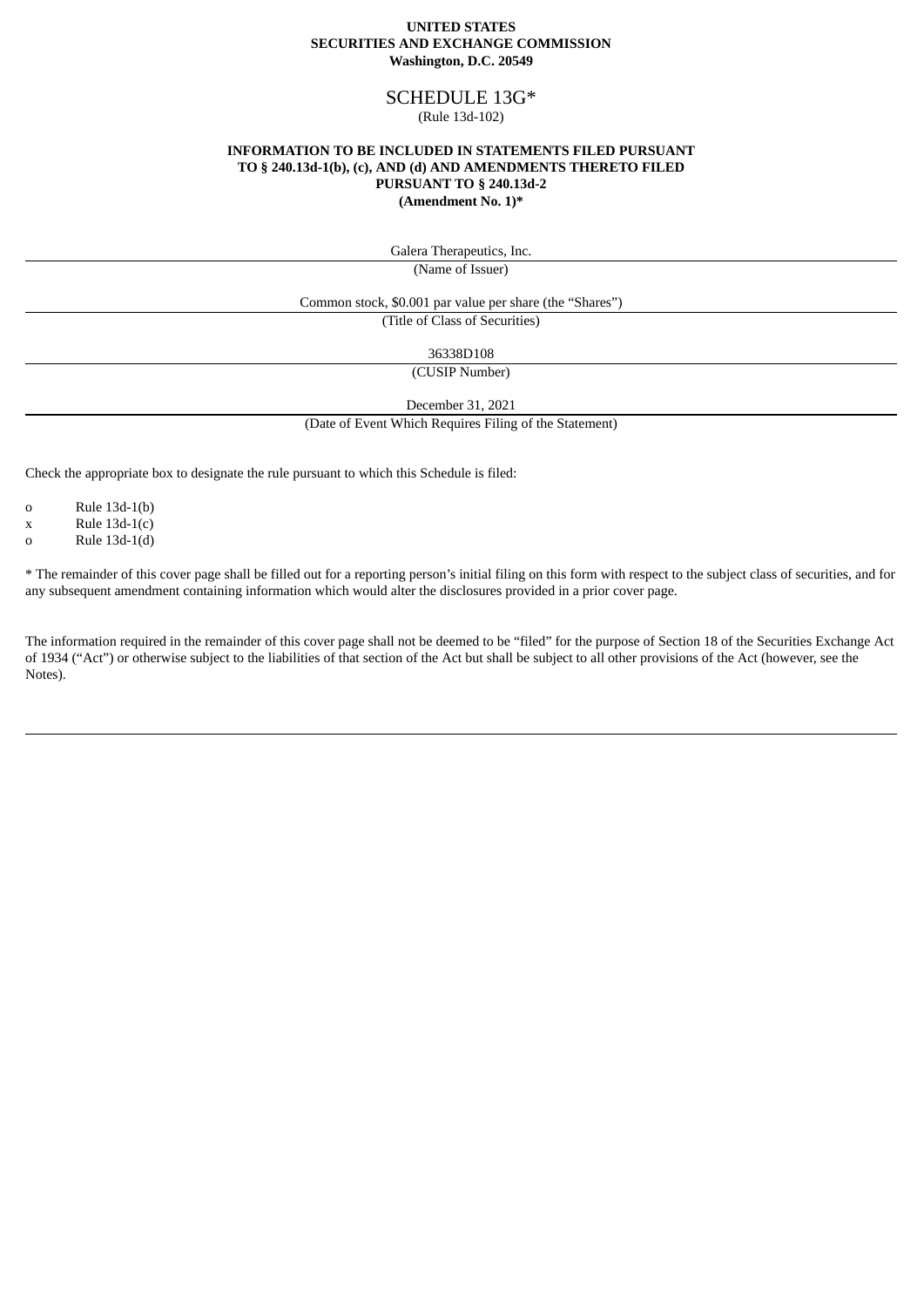# CUSIP NO. 36338D108 **13G** Page 2 of 13 Pages

 $\_$ 

|                          |                                                        |                                                                       | $(a)$ 0<br>$(b)$ 0                                                                                                                                                                                                                                                                                                                                |
|--------------------------|--------------------------------------------------------|-----------------------------------------------------------------------|---------------------------------------------------------------------------------------------------------------------------------------------------------------------------------------------------------------------------------------------------------------------------------------------------------------------------------------------------|
|                          |                                                        |                                                                       |                                                                                                                                                                                                                                                                                                                                                   |
|                          |                                                        |                                                                       |                                                                                                                                                                                                                                                                                                                                                   |
| <b>Delaware</b>          |                                                        |                                                                       |                                                                                                                                                                                                                                                                                                                                                   |
|                          | 5.                                                     | <b>SOLE VOTING POWER</b>                                              |                                                                                                                                                                                                                                                                                                                                                   |
|                          |                                                        | $\bf{0}$                                                              |                                                                                                                                                                                                                                                                                                                                                   |
| <b>SHARES</b>            | 6.                                                     | <b>SHARED VOTING POWER</b>                                            |                                                                                                                                                                                                                                                                                                                                                   |
| <b>OWNED BY</b>          |                                                        | 352 Shares                                                            |                                                                                                                                                                                                                                                                                                                                                   |
| EACH<br><b>REPORTING</b> | 7.                                                     | SOLE DISPOSITIVE POWER                                                |                                                                                                                                                                                                                                                                                                                                                   |
| <b>PERSON</b>            |                                                        | $\bf{0}$                                                              |                                                                                                                                                                                                                                                                                                                                                   |
|                          | 8.                                                     | SHARED DISPOSITIVE POWER                                              |                                                                                                                                                                                                                                                                                                                                                   |
|                          |                                                        | See Row 6 above                                                       |                                                                                                                                                                                                                                                                                                                                                   |
|                          |                                                        |                                                                       |                                                                                                                                                                                                                                                                                                                                                   |
|                          |                                                        |                                                                       |                                                                                                                                                                                                                                                                                                                                                   |
|                          |                                                        |                                                                       | $\mathbf 0$                                                                                                                                                                                                                                                                                                                                       |
|                          |                                                        |                                                                       |                                                                                                                                                                                                                                                                                                                                                   |
|                          |                                                        |                                                                       |                                                                                                                                                                                                                                                                                                                                                   |
| $0.0\%$ <sup>1</sup>     |                                                        |                                                                       |                                                                                                                                                                                                                                                                                                                                                   |
|                          |                                                        |                                                                       |                                                                                                                                                                                                                                                                                                                                                   |
| IA; OO; HC               |                                                        |                                                                       |                                                                                                                                                                                                                                                                                                                                                   |
|                          | <b>NUMBER OF</b><br><b>BENEFICIALLY</b><br><b>WITH</b> | <b>Citadel Advisors LLC</b><br><b>SEC USE ONLY</b><br>See Row 6 above | <b>NAME OF REPORTING PERSONS</b><br>CHECK THE APPROPRIATE BOX IF A MEMBER OF A GROUP<br>CITIZENSHIP OR PLACE OF ORGANIZATION<br>AGGREGATE AMOUNT BENEFICIALLY OWNED BY EACH REPORTING PERSON<br>CHECK IF THE AGGREGATE AMOUNT IN ROW (9) EXCLUDES CERTAIN SHARES<br>PERCENT OF CLASS REPRESENTED BY AMOUNT IN ROW (9)<br>TYPE OF REPORTING PERSON |

<sup>&</sup>lt;sup>1</sup> The percentages reported in this Schedule 13G are based upon 26,438,767 Shares outstanding as of November 5, 2021 (according to the issuer's Form 10-Q as filed with the Securities and Exchange Commission on November 10, 2021).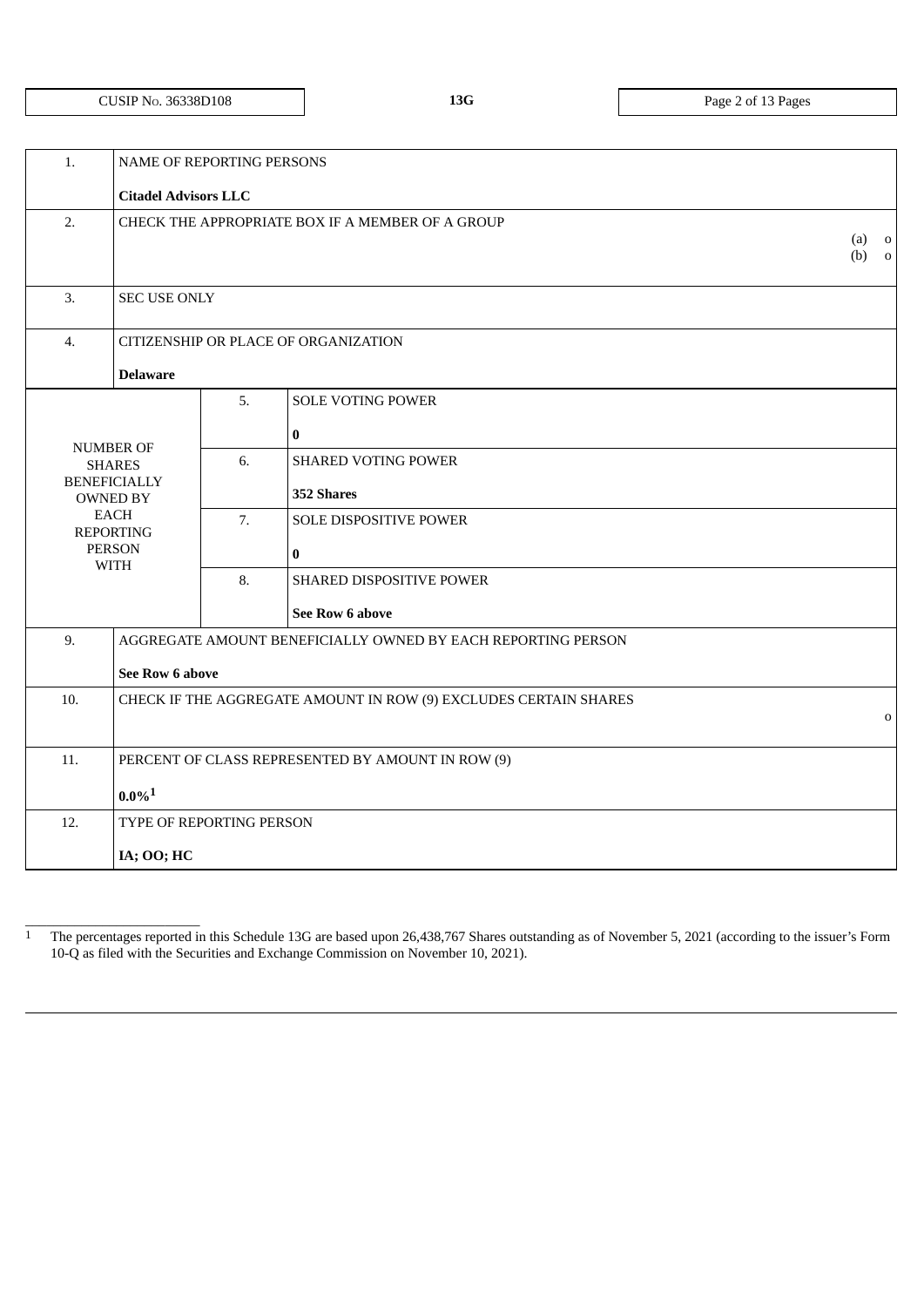|                                 |                                                        |                                        | $(a)$ 0<br>$(b)$ 0                                                                                                                                                                                                                                                                                                                                                                |
|---------------------------------|--------------------------------------------------------|----------------------------------------|-----------------------------------------------------------------------------------------------------------------------------------------------------------------------------------------------------------------------------------------------------------------------------------------------------------------------------------------------------------------------------------|
|                                 |                                                        |                                        |                                                                                                                                                                                                                                                                                                                                                                                   |
|                                 |                                                        |                                        |                                                                                                                                                                                                                                                                                                                                                                                   |
| <b>Delaware</b>                 |                                                        |                                        |                                                                                                                                                                                                                                                                                                                                                                                   |
|                                 | 5.                                                     | <b>SOLE VOTING POWER</b>               |                                                                                                                                                                                                                                                                                                                                                                                   |
|                                 |                                                        | $\bf{0}$                               |                                                                                                                                                                                                                                                                                                                                                                                   |
| <b>SHARES</b>                   | 6.                                                     | <b>SHARED VOTING POWER</b>             |                                                                                                                                                                                                                                                                                                                                                                                   |
| <b>OWNED BY</b>                 |                                                        | 352 Shares                             |                                                                                                                                                                                                                                                                                                                                                                                   |
| <b>EACH</b><br><b>REPORTING</b> | 7.                                                     | SOLE DISPOSITIVE POWER                 |                                                                                                                                                                                                                                                                                                                                                                                   |
| <b>PERSON</b>                   |                                                        | $\bf{0}$                               |                                                                                                                                                                                                                                                                                                                                                                                   |
|                                 | 8.                                                     | SHARED DISPOSITIVE POWER               |                                                                                                                                                                                                                                                                                                                                                                                   |
|                                 |                                                        | See Row 6 above                        |                                                                                                                                                                                                                                                                                                                                                                                   |
|                                 |                                                        |                                        |                                                                                                                                                                                                                                                                                                                                                                                   |
|                                 |                                                        |                                        |                                                                                                                                                                                                                                                                                                                                                                                   |
|                                 |                                                        |                                        | $\mathbf 0$                                                                                                                                                                                                                                                                                                                                                                       |
|                                 |                                                        |                                        |                                                                                                                                                                                                                                                                                                                                                                                   |
| $0.0\%$                         |                                                        |                                        |                                                                                                                                                                                                                                                                                                                                                                                   |
|                                 |                                                        |                                        |                                                                                                                                                                                                                                                                                                                                                                                   |
| PN; HC                          |                                                        |                                        |                                                                                                                                                                                                                                                                                                                                                                                   |
|                                 | <b>NUMBER OF</b><br><b>BENEFICIALLY</b><br><b>WITH</b> | <b>SEC USE ONLY</b><br>See Row 6 above | NAME OF REPORTING PERSONS<br><b>Citadel Advisors Holdings LP</b><br>CHECK THE APPROPRIATE BOX IF A MEMBER OF A GROUP<br>CITIZENSHIP OR PLACE OF ORGANIZATION<br>AGGREGATE AMOUNT BENEFICIALLY OWNED BY EACH REPORTING PERSON<br>CHECK IF THE AGGREGATE AMOUNT IN ROW (9) EXCLUDES CERTAIN SHARES<br>PERCENT OF CLASS REPRESENTED BY AMOUNT IN ROW (9)<br>TYPE OF REPORTING PERSON |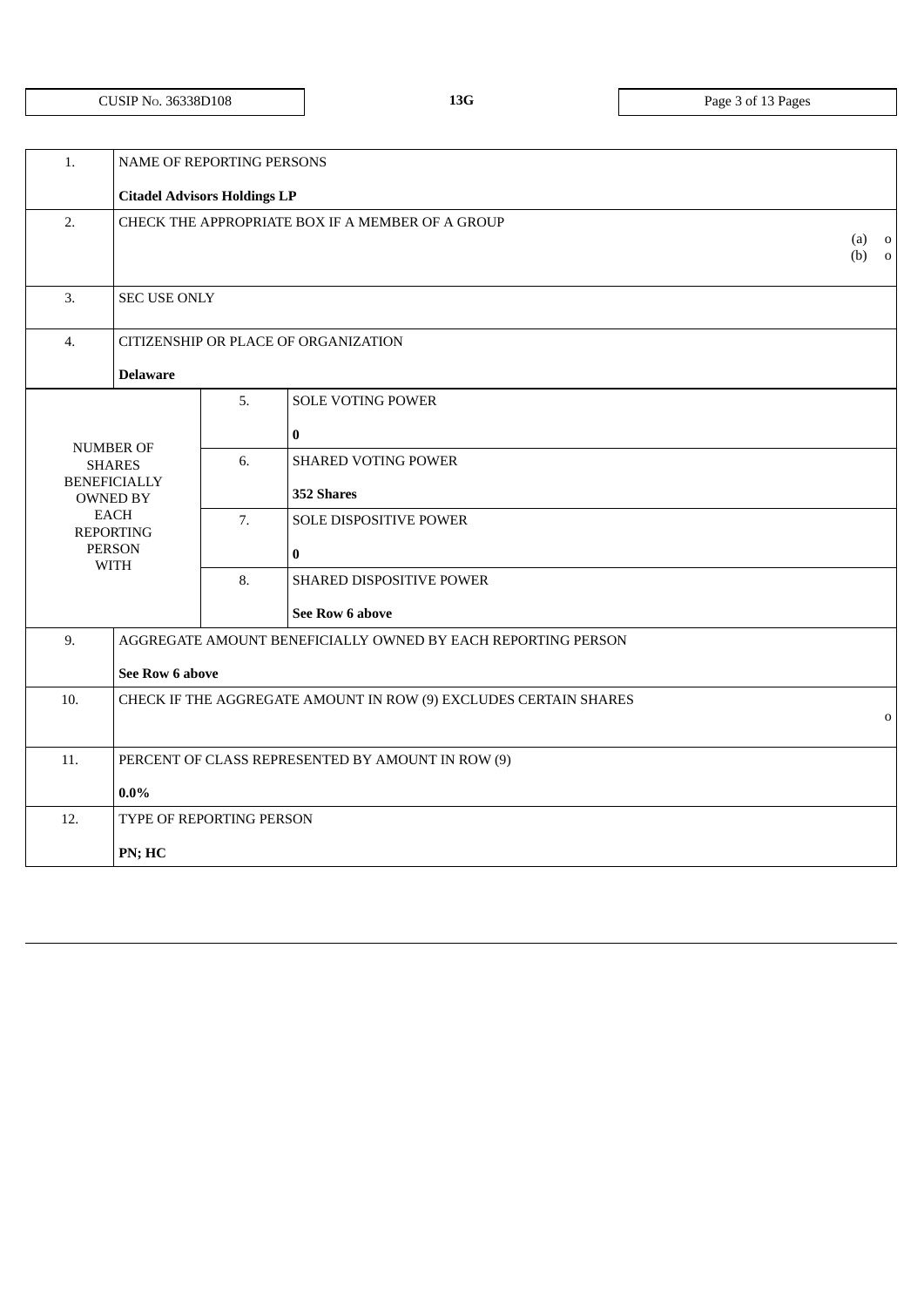# CUSIP NO. 36338D108 **13G** Page 4 of 13 Pages

| 1.  | NAME OF REPORTING PERSONS                                                   |    |                                                                  |                    |
|-----|-----------------------------------------------------------------------------|----|------------------------------------------------------------------|--------------------|
|     | <b>Citadel GP LLC</b>                                                       |    |                                                                  |                    |
| 2.  |                                                                             |    | CHECK THE APPROPRIATE BOX IF A MEMBER OF A GROUP                 | $(a)$ 0<br>$(b)$ 0 |
| 3.  | <b>SEC USE ONLY</b>                                                         |    |                                                                  |                    |
| 4.  |                                                                             |    | CITIZENSHIP OR PLACE OF ORGANIZATION                             |                    |
|     | <b>Delaware</b>                                                             |    |                                                                  |                    |
|     |                                                                             | 5. | <b>SOLE VOTING POWER</b><br>$\bf{0}$                             |                    |
|     | <b>NUMBER OF</b><br><b>SHARES</b><br><b>BENEFICIALLY</b><br><b>OWNED BY</b> | 6. | <b>SHARED VOTING POWER</b><br>352 Shares                         |                    |
|     | EACH<br><b>REPORTING</b><br><b>PERSON</b>                                   | 7. | SOLE DISPOSITIVE POWER<br>$\pmb{0}$                              |                    |
|     | <b>WITH</b>                                                                 | 8. | SHARED DISPOSITIVE POWER                                         |                    |
|     |                                                                             |    | See Row 6 above                                                  |                    |
| 9.  | See Row 6 above                                                             |    | AGGREGATE AMOUNT BENEFICIALLY OWNED BY EACH REPORTING PERSON     |                    |
| 10. |                                                                             |    | CHECK IF THE AGGREGATE AMOUNT IN ROW (9) EXCLUDES CERTAIN SHARES | $\mathbf 0$        |
| 11. |                                                                             |    | PERCENT OF CLASS REPRESENTED BY AMOUNT IN ROW (9)                |                    |
|     | $0.0\%$                                                                     |    |                                                                  |                    |
| 12. | TYPE OF REPORTING PERSON                                                    |    |                                                                  |                    |
|     | 00; HC                                                                      |    |                                                                  |                    |
|     |                                                                             |    |                                                                  |                    |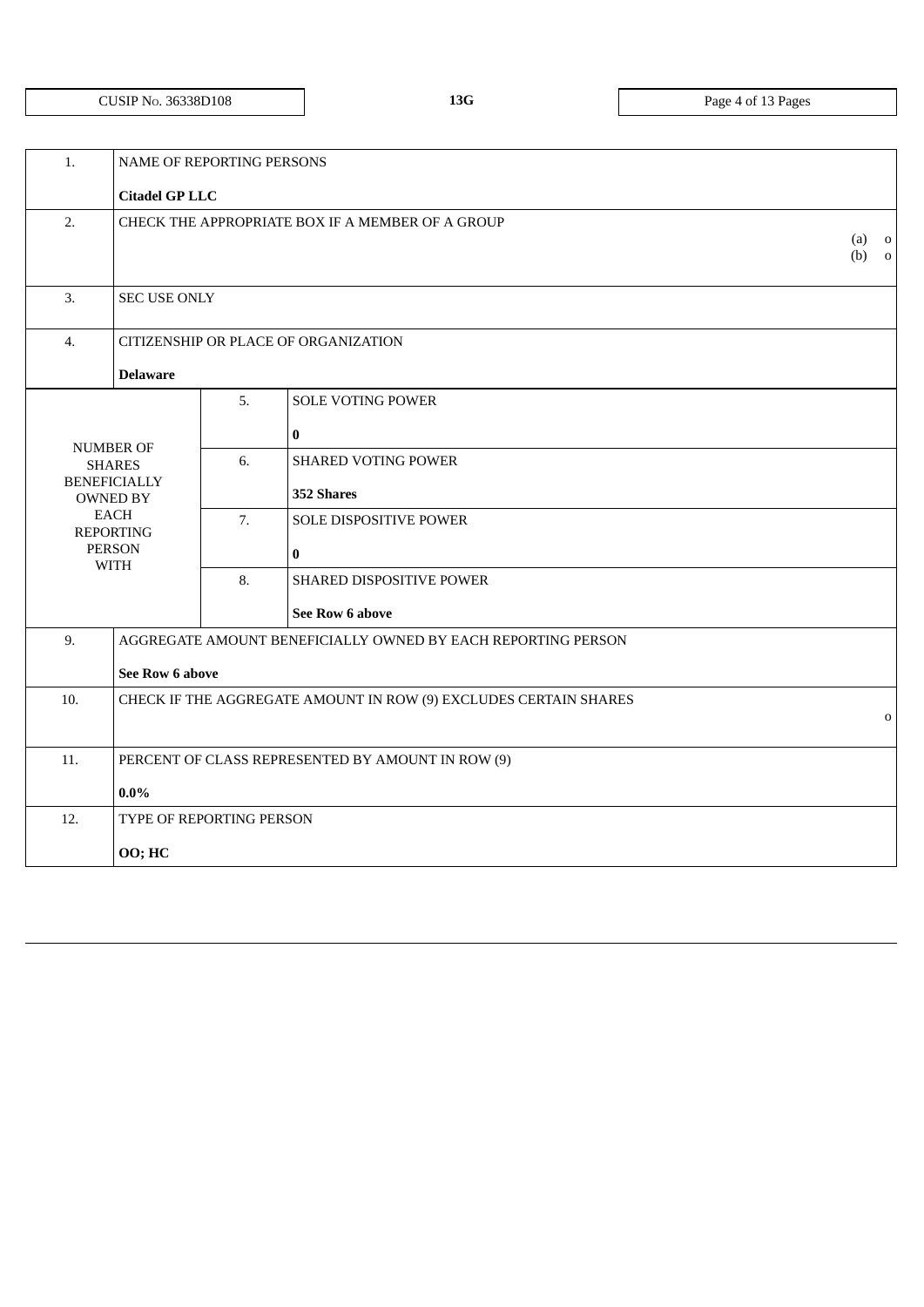# CUSIP NO. 36338D108 **13G** Page 5 of 13 Pages

| 1.  | NAME OF REPORTING PERSONS                                                   |    |                                                                  |                    |
|-----|-----------------------------------------------------------------------------|----|------------------------------------------------------------------|--------------------|
|     | <b>Citadel Securities LLC</b>                                               |    |                                                                  |                    |
| 2.  |                                                                             |    | CHECK THE APPROPRIATE BOX IF A MEMBER OF A GROUP                 | $(a)$ 0<br>$(b)$ 0 |
| 3.  | <b>SEC USE ONLY</b>                                                         |    |                                                                  |                    |
| 4.  |                                                                             |    | CITIZENSHIP OR PLACE OF ORGANIZATION                             |                    |
|     | <b>Delaware</b>                                                             |    |                                                                  |                    |
|     |                                                                             | 5. | <b>SOLE VOTING POWER</b><br>$\bf{0}$                             |                    |
|     | <b>NUMBER OF</b><br><b>SHARES</b><br><b>BENEFICIALLY</b><br><b>OWNED BY</b> | 6. | <b>SHARED VOTING POWER</b><br>162,910 Shares                     |                    |
|     | <b>EACH</b><br><b>REPORTING</b><br><b>PERSON</b>                            | 7. | SOLE DISPOSITIVE POWER<br>$\bf{0}$                               |                    |
|     | <b>WITH</b>                                                                 | 8. | SHARED DISPOSITIVE POWER                                         |                    |
|     |                                                                             |    | <b>See Row 6 above</b>                                           |                    |
| 9.  | See Row 6 above                                                             |    | AGGREGATE AMOUNT BENEFICIALLY OWNED BY EACH REPORTING PERSON     |                    |
| 10. |                                                                             |    | CHECK IF THE AGGREGATE AMOUNT IN ROW (9) EXCLUDES CERTAIN SHARES | $\mathbf 0$        |
| 11. |                                                                             |    | PERCENT OF CLASS REPRESENTED BY AMOUNT IN ROW (9)                |                    |
|     | $0.6\%$                                                                     |    |                                                                  |                    |
| 12. | TYPE OF REPORTING PERSON                                                    |    |                                                                  |                    |
|     | <b>BD</b> ; OO                                                              |    |                                                                  |                    |
|     |                                                                             |    |                                                                  |                    |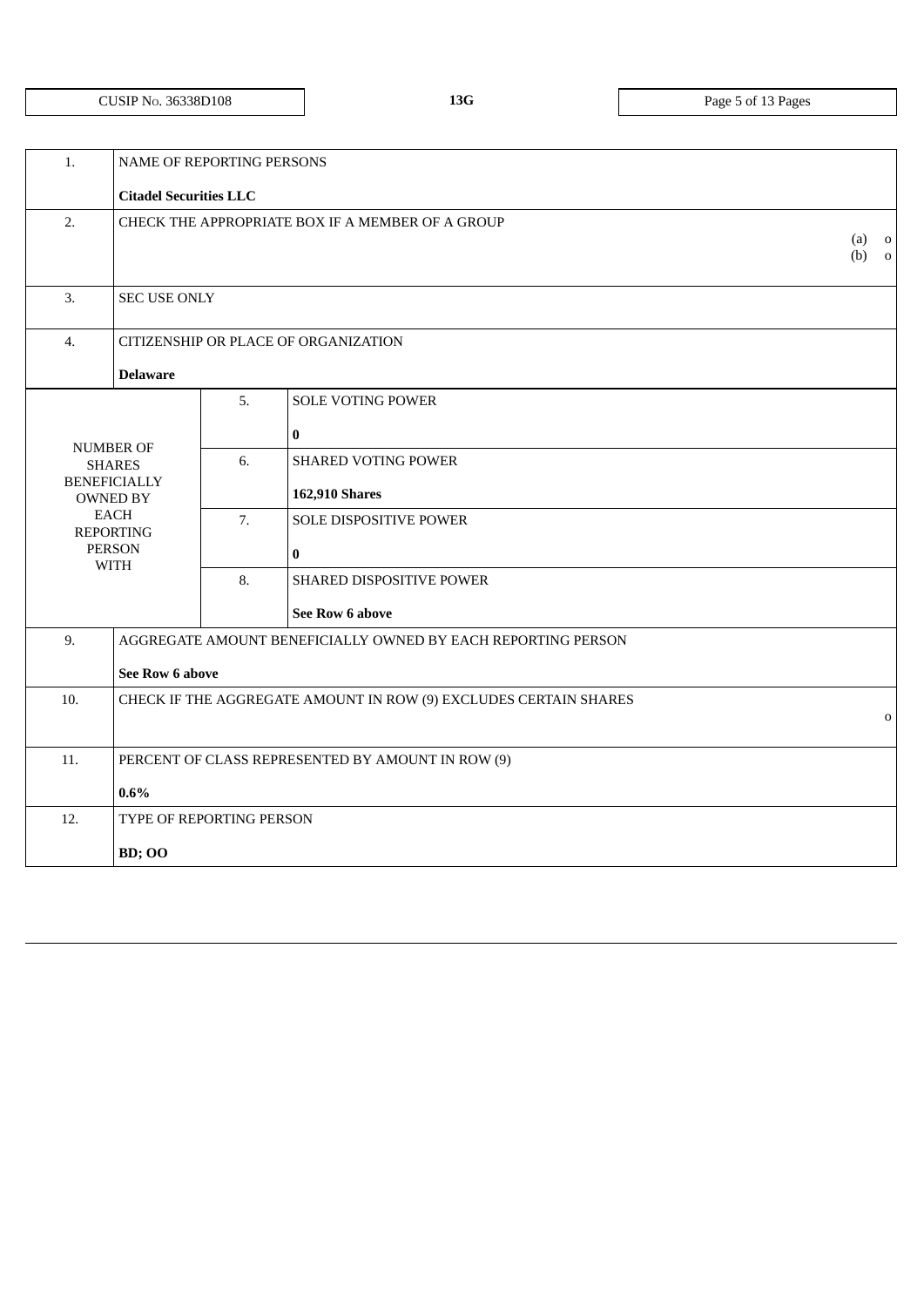# CUSIP NO. 36338D108 **13G** Page 6 of 13 Pages

| 1.  | NAME OF REPORTING PERSONS              |    |                                                                  |                                           |
|-----|----------------------------------------|----|------------------------------------------------------------------|-------------------------------------------|
|     | <b>Citadel Securities Group LP</b>     |    |                                                                  |                                           |
| 2.  |                                        |    | CHECK THE APPROPRIATE BOX IF A MEMBER OF A GROUP                 | (a)<br>$\overline{\mathbf{0}}$<br>$(b)$ 0 |
| 3.  | <b>SEC USE ONLY</b>                    |    |                                                                  |                                           |
| 4.  |                                        |    | CITIZENSHIP OR PLACE OF ORGANIZATION                             |                                           |
|     | <b>Delaware</b>                        |    |                                                                  |                                           |
|     |                                        | 5. | <b>SOLE VOTING POWER</b>                                         |                                           |
|     |                                        |    | $\bf{0}$                                                         |                                           |
|     | <b>NUMBER OF</b><br><b>SHARES</b>      | 6. | <b>SHARED VOTING POWER</b>                                       |                                           |
|     | <b>BENEFICIALLY</b><br><b>OWNED BY</b> |    | <b>162,910 Shares</b>                                            |                                           |
|     | <b>EACH</b><br><b>REPORTING</b>        | 7. | <b>SOLE DISPOSITIVE POWER</b>                                    |                                           |
|     | <b>PERSON</b><br><b>WITH</b>           |    | $\bf{0}$                                                         |                                           |
|     |                                        | 8. | SHARED DISPOSITIVE POWER                                         |                                           |
|     |                                        |    | See Row 6 above                                                  |                                           |
| 9.  |                                        |    | AGGREGATE AMOUNT BENEFICIALLY OWNED BY EACH REPORTING PERSON     |                                           |
|     | See Row 6 above                        |    |                                                                  |                                           |
| 10. |                                        |    | CHECK IF THE AGGREGATE AMOUNT IN ROW (9) EXCLUDES CERTAIN SHARES | $\mathbf 0$                               |
|     |                                        |    |                                                                  |                                           |
| 11. |                                        |    | PERCENT OF CLASS REPRESENTED BY AMOUNT IN ROW (9)                |                                           |
|     | $0.6\%$                                |    |                                                                  |                                           |
| 12. | TYPE OF REPORTING PERSON               |    |                                                                  |                                           |
|     | PN; HC                                 |    |                                                                  |                                           |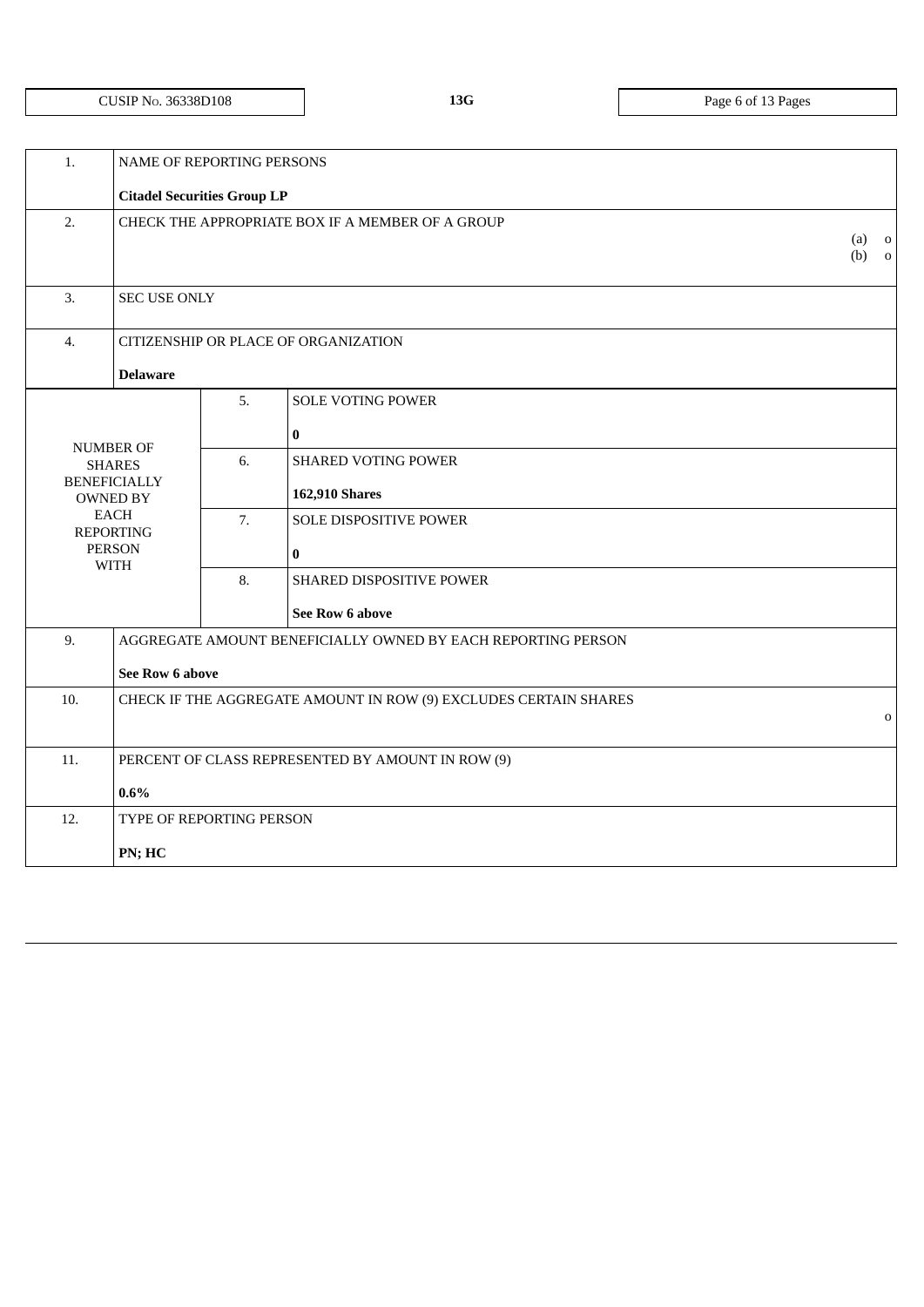# CUSIP NO. 36338D108 **13G** Page 7 of 13 Pages

| 1.  | NAME OF REPORTING PERSONS              |    |                                                                  |                    |
|-----|----------------------------------------|----|------------------------------------------------------------------|--------------------|
|     | <b>Citadel Securities GP LLC</b>       |    |                                                                  |                    |
| 2.  |                                        |    | CHECK THE APPROPRIATE BOX IF A MEMBER OF A GROUP                 | $(a)$ o<br>$(b)$ 0 |
| 3.  | <b>SEC USE ONLY</b>                    |    |                                                                  |                    |
| 4.  |                                        |    | CITIZENSHIP OR PLACE OF ORGANIZATION                             |                    |
|     | <b>Delaware</b>                        |    |                                                                  |                    |
|     |                                        | 5. | <b>SOLE VOTING POWER</b>                                         |                    |
|     | <b>NUMBER OF</b>                       |    | $\bf{0}$                                                         |                    |
|     | <b>SHARES</b>                          | 6. | <b>SHARED VOTING POWER</b>                                       |                    |
|     | <b>BENEFICIALLY</b><br><b>OWNED BY</b> |    | 162,910 Shares                                                   |                    |
|     | EACH<br><b>REPORTING</b>               | 7. | <b>SOLE DISPOSITIVE POWER</b>                                    |                    |
|     | <b>PERSON</b><br><b>WITH</b>           |    | $\bf{0}$                                                         |                    |
|     |                                        | 8. | SHARED DISPOSITIVE POWER                                         |                    |
|     |                                        |    | See Row 6 above                                                  |                    |
| 9.  |                                        |    | AGGREGATE AMOUNT BENEFICIALLY OWNED BY EACH REPORTING PERSON     |                    |
|     | See Row 6 above                        |    |                                                                  |                    |
| 10. |                                        |    | CHECK IF THE AGGREGATE AMOUNT IN ROW (9) EXCLUDES CERTAIN SHARES |                    |
|     |                                        |    |                                                                  | $\mathbf 0$        |
| 11. |                                        |    | PERCENT OF CLASS REPRESENTED BY AMOUNT IN ROW (9)                |                    |
|     | $0.6\%$                                |    |                                                                  |                    |
| 12. | TYPE OF REPORTING PERSON               |    |                                                                  |                    |
|     | 00; HC                                 |    |                                                                  |                    |
|     |                                        |    |                                                                  |                    |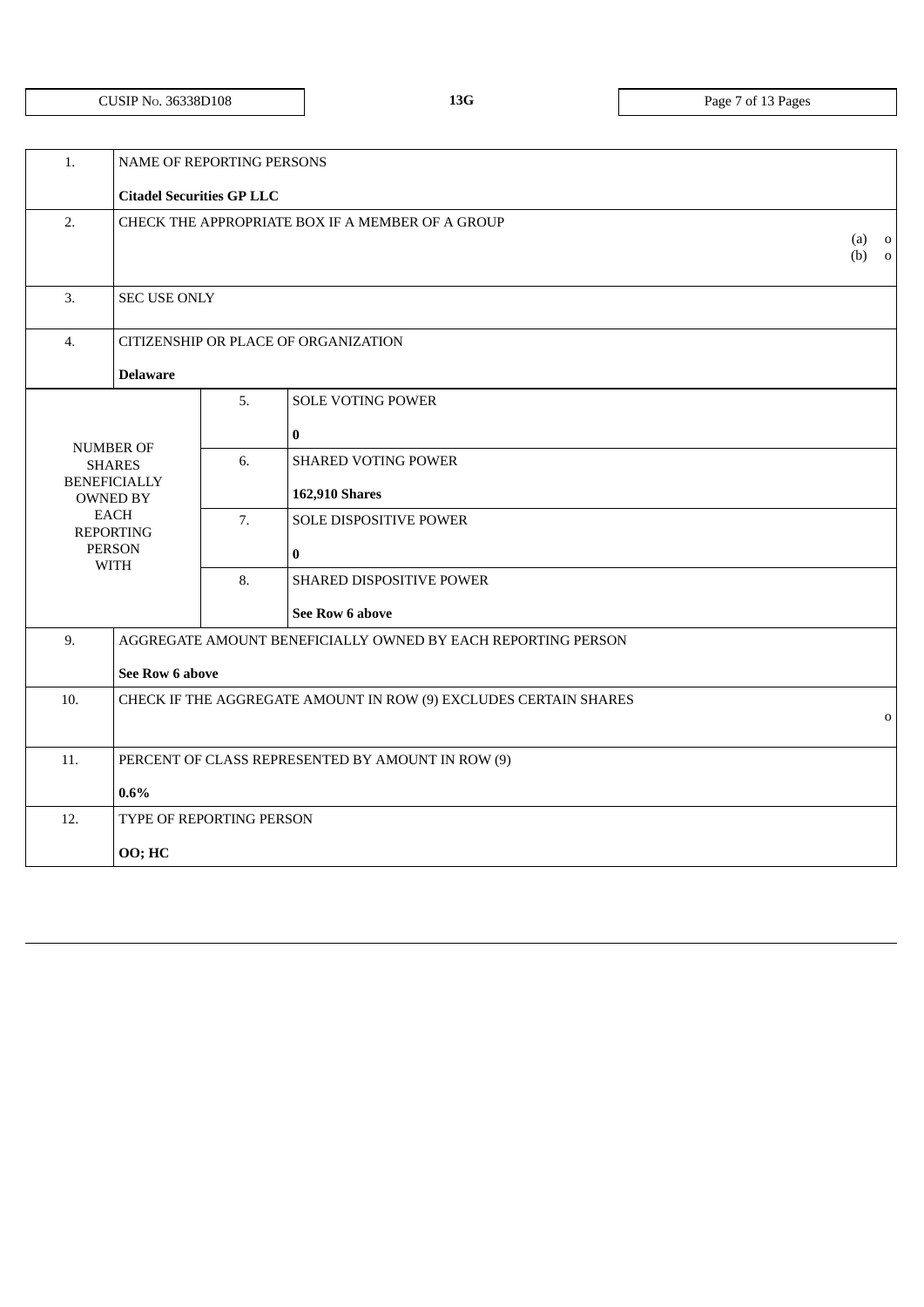# CUSIP NO. 36338D108 **13G** Page 8 of 13 Pages

| 1.  | NAME OF REPORTING PERSONS                                                   |    |                                                                  |                    |
|-----|-----------------------------------------------------------------------------|----|------------------------------------------------------------------|--------------------|
|     | <b>Kenneth Griffin</b>                                                      |    |                                                                  |                    |
| 2.  |                                                                             |    | CHECK THE APPROPRIATE BOX IF A MEMBER OF A GROUP                 | $(a)$ 0<br>$(b)$ 0 |
| 3.  | <b>SEC USE ONLY</b>                                                         |    |                                                                  |                    |
| 4.  |                                                                             |    | CITIZENSHIP OR PLACE OF ORGANIZATION                             |                    |
|     | <b>U.S. Citizen</b>                                                         |    |                                                                  |                    |
|     |                                                                             | 5. | <b>SOLE VOTING POWER</b><br>$\bf{0}$                             |                    |
|     | <b>NUMBER OF</b><br><b>SHARES</b><br><b>BENEFICIALLY</b><br><b>OWNED BY</b> | 6. | <b>SHARED VOTING POWER</b><br>163,262 Shares                     |                    |
|     | <b>EACH</b><br><b>REPORTING</b><br><b>PERSON</b><br><b>WITH</b>             | 7. | SOLE DISPOSITIVE POWER<br>$\bf{0}$                               |                    |
|     |                                                                             | 8. | SHARED DISPOSITIVE POWER                                         |                    |
|     |                                                                             |    | See Row 6 above                                                  |                    |
| 9.  | See Row 6 above                                                             |    | AGGREGATE AMOUNT BENEFICIALLY OWNED BY EACH REPORTING PERSON     |                    |
| 10. |                                                                             |    | CHECK IF THE AGGREGATE AMOUNT IN ROW (9) EXCLUDES CERTAIN SHARES | $\mathbf{o}$       |
| 11. |                                                                             |    | PERCENT OF CLASS REPRESENTED BY AMOUNT IN ROW (9)                |                    |
|     | $0.6\%$                                                                     |    |                                                                  |                    |
| 12. | TYPE OF REPORTING PERSON                                                    |    |                                                                  |                    |
|     | IN; HC                                                                      |    |                                                                  |                    |
|     |                                                                             |    |                                                                  |                    |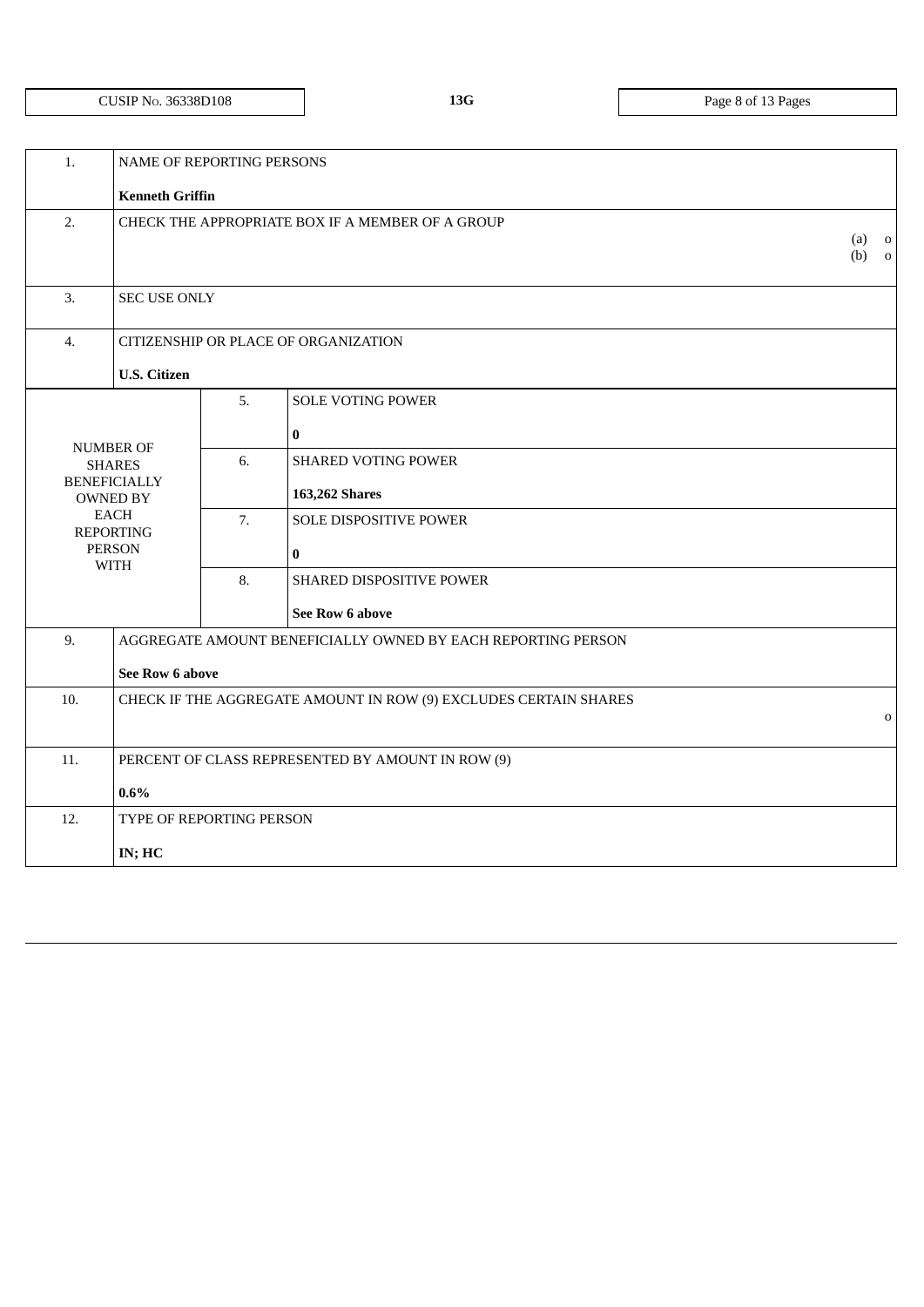CUSIP NO. 36338D108 **13G** Page 9 of 13 Pages

### **Item 1(a). Name of Issuer:**

Galera Therapeutics, Inc.

#### **Item 1(b). Address of Issuer's Principal Executive Offices:**

2 W. Liberty Blvd, #100, Malvern, PA 19355 United States

#### **Item 2(a). Name of Person Filing:**

This Schedule 13G is being jointly filed by Citadel Advisors LLC ("Citadel Advisors"), Citadel Advisors Holdings LP ("CAH"), Citadel GP LLC ("CGP"), Citadel Securities LLC ("Citadel Securities"), Citadel Securities Group LP ("CALC4"), Citadel Securities GP LLC ("CSGP") and Mr. Kenneth Griffin (collectively with Citadel Advisors, CAH, CGP, Citadel Securities, CALC4 and CSGP, the "Reporting Persons") with respect to the Shares of the above-named issuer owned by Citadel Quantitative Strategies Master Fund Ltd., a Cayman Islands company ("QSMF"), and Citadel Securities. Such owned Shares may include other instruments exercisable for or convertible into Shares.

Citadel Advisors is the portfolio manager for QSMF. CAH is the sole member of Citadel Advisors. CGP is the general partner of CAH. CALC4 is the non-member manager of Citadel Securities. CSGP is the general partner of CALC4. Mr. Griffin is the President and Chief Executive Officer of CGP, and owns a controlling interest in CGP and CSGP.

The filing of this statement shall not be construed as an admission that any of the Reporting Persons is the beneficial owner of any securities covered by the statement other than the securities actually owned by such person (if any).

## **Item 2(b). Address of Principal Business Office or, if none, Residence:**

The address of the principal business office of each of the Reporting Persons is 131 S. Dearborn Street, 32nd Floor, Chicago, Illinois 60603.

## **Item 2(c). Citizenship:**

Each of Citadel Advisors, CGP, Citadel Securities and CSGP is organized as a limited liability company under the laws of the State of Delaware. Each of CALC4 and CAH is organized as a limited partnership under the laws of the State of Delaware. Mr. Griffin is a U.S. citizen.

## **Item 2(d). Title of Class of Securities:**

Common stock, \$0.001 par value per share

## **Item 2(e). CUSIP Number:**

36338D108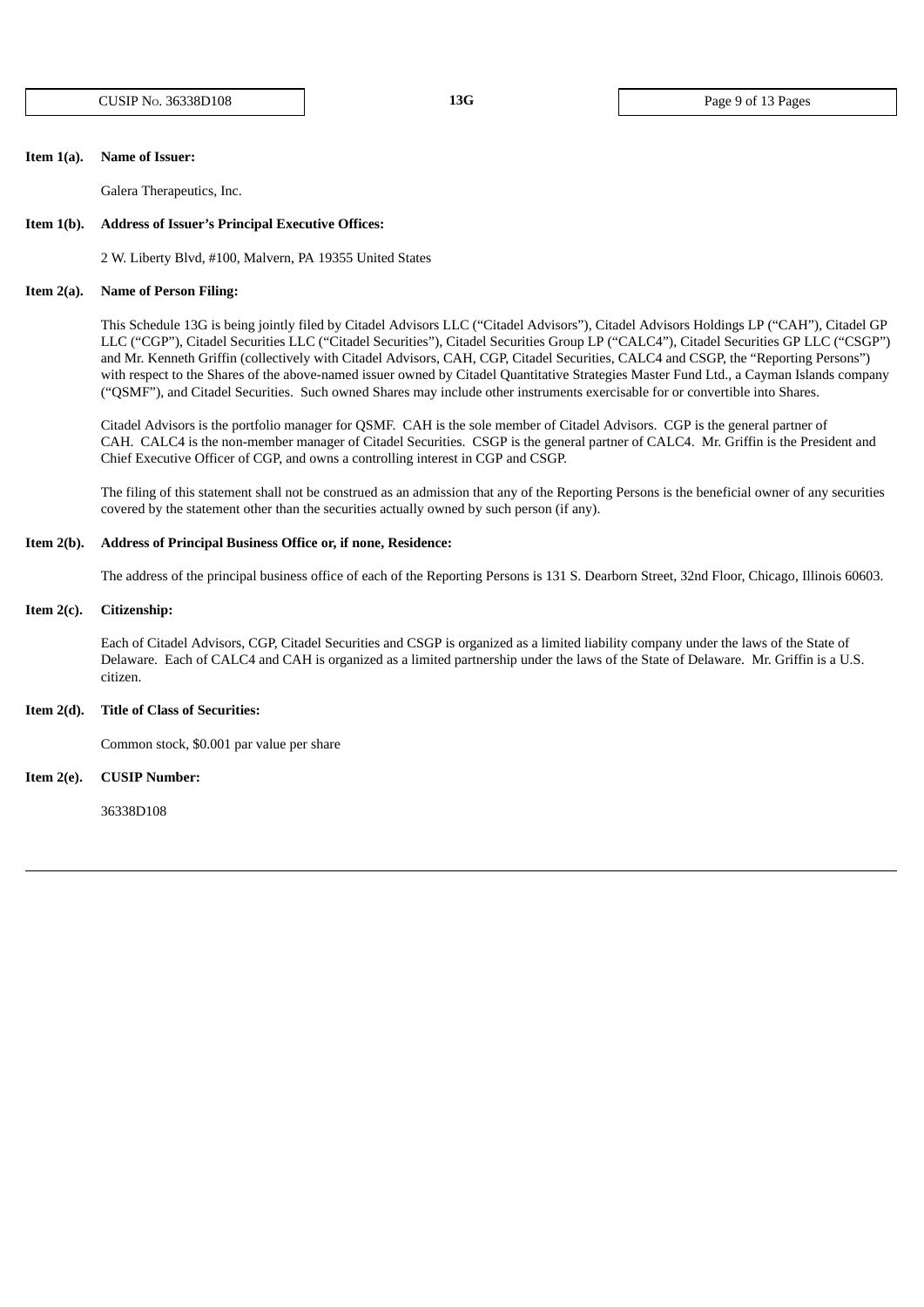## Item 3. If this statement is filed pursuant to §§ 240.13d-1(b), or 240.13d-2(b) or (c), check whether the person filing is a:

- (a)  $\Box$  Broker or dealer registered under Section 15 of the Act (15 U.S.C. 780);
- (b)  $\Box$  Bank as defined in Section 3(a)(6) of the Act (15 U.S.C. 78c);
- (c)  $\Box$  Insurance company as defined in Section 3(a)(19) of the Act (15 U.S.C. 78c);
- (d) ☐ Investment company registered under Section 8 of the Investment Company Act of 1940 (15 U.S.C. 80a-8);
- (e)  $\Box$  An investment adviser in accordance with § 240.13d-1(b)(1)(ii)(E);
- (f)  $\Box$  An employee benefit plan or endowment fund in accordance with § 240.13d-1(b)(1)(ii)(F);
- (g)  $\Box$  A parent holding company or control person in accordance with § 240.13d-1(b)(1)(ii)(G);
- (h)  $\Box$  A savings association as defined in Section 3(b) of the Federal Deposit Insurance Act (12 U.S.C. 1813);<br>(i)  $\Box$  A church plan that is excluded from the definition of an investment company under Section 3(c)(14)
- (i)  $\Box$  A church plan that is excluded from the definition of an investment company under Section 3(c)(14) of the Investment Company Act (15 U.S.C. 80a-3);
- (j)  $\Box$  A non-U.S. institution in accordance with § 240.13d-1(b)(1)(ii)(J);
- (k)  $\Box$  Group, in accordance with § 240.13d-1(b)(1)(ii)(K).

If filing as a non-U.S. institution in accordance with § 240.13d-1(b)(1)(ii)(J), please specify the type of institution:

# **Item 4. Ownership:**

- A. Citadel Advisors LLC, Citadel Advisors Holdings LP and Citadel GP LLC
	- (a) Each of Citadel Advisors LLC, Citadel Advisors Holdings LP and Citadel GP LLC may be deemed to beneficially own 352 Shares.
	- (b) The number of Shares that each of Citadel Advisors LLC, Citadel Advisors Holdings LP and Citadel GP LLC may be deemed to beneficially own constitutes 0.0% of the Shares outstanding.
	- (c) Number of Shares as to which such person has:
		- (i) sole power to vote or to direct the vote: 0
		- (ii) shared power to vote or to direct the vote: 352
		- (iii) sole power to dispose or to direct the disposition of: 0
		- (iv) shared power to dispose or to direct the disposition of: 352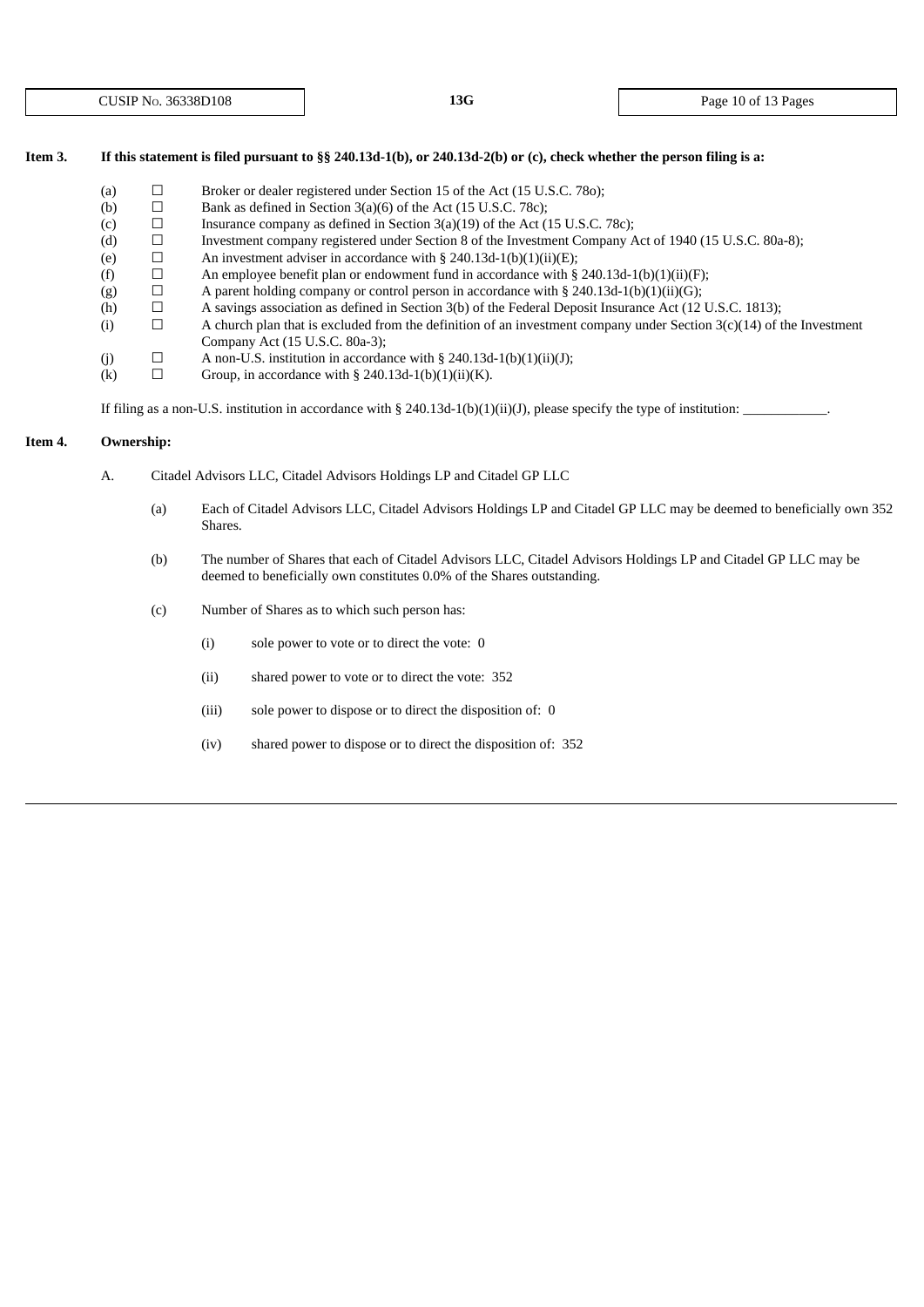- B. Citadel Securities LLC
	- (a) Citadel Securities LLC may be deemed to beneficially own 162,910 Shares.
	- (b) The number of Shares that Citadel Securities LLC may be deemed to beneficially own constitutes 0.6% of the Shares outstanding.
	- (c) Number of shares of Shares as to which such person has:
		- (i) sole power to vote or to direct the vote: 0
		- (ii) shared power to vote or to direct the vote: 162,910
		- (iii) sole power to dispose or to direct the disposition of: 0
		- (iv) shared power to dispose or to direct the disposition of: 162,910
- C. Citadel Securities Group LP and Citadel Securities GP LLC
	- (a) Each of Citadel Securities Group LP and Citadel Securities GP LLC may be deemed to beneficially own 162,910 Shares.
	- (b) The number of Shares that each of Citadel Securities Group LP and Citadel Securities GP LLC may be deemed to beneficially own constitutes 0.6% of the Shares outstanding.
	- (c) Number of Shares as to which such person has:
		- (i) sole power to vote or to direct the vote: 0
		- (ii) shared power to vote or to direct the vote: 162,910
		- (iii) sole power to dispose or to direct the disposition of: 0
		- (iv) shared power to dispose or to direct the disposition of: 162,910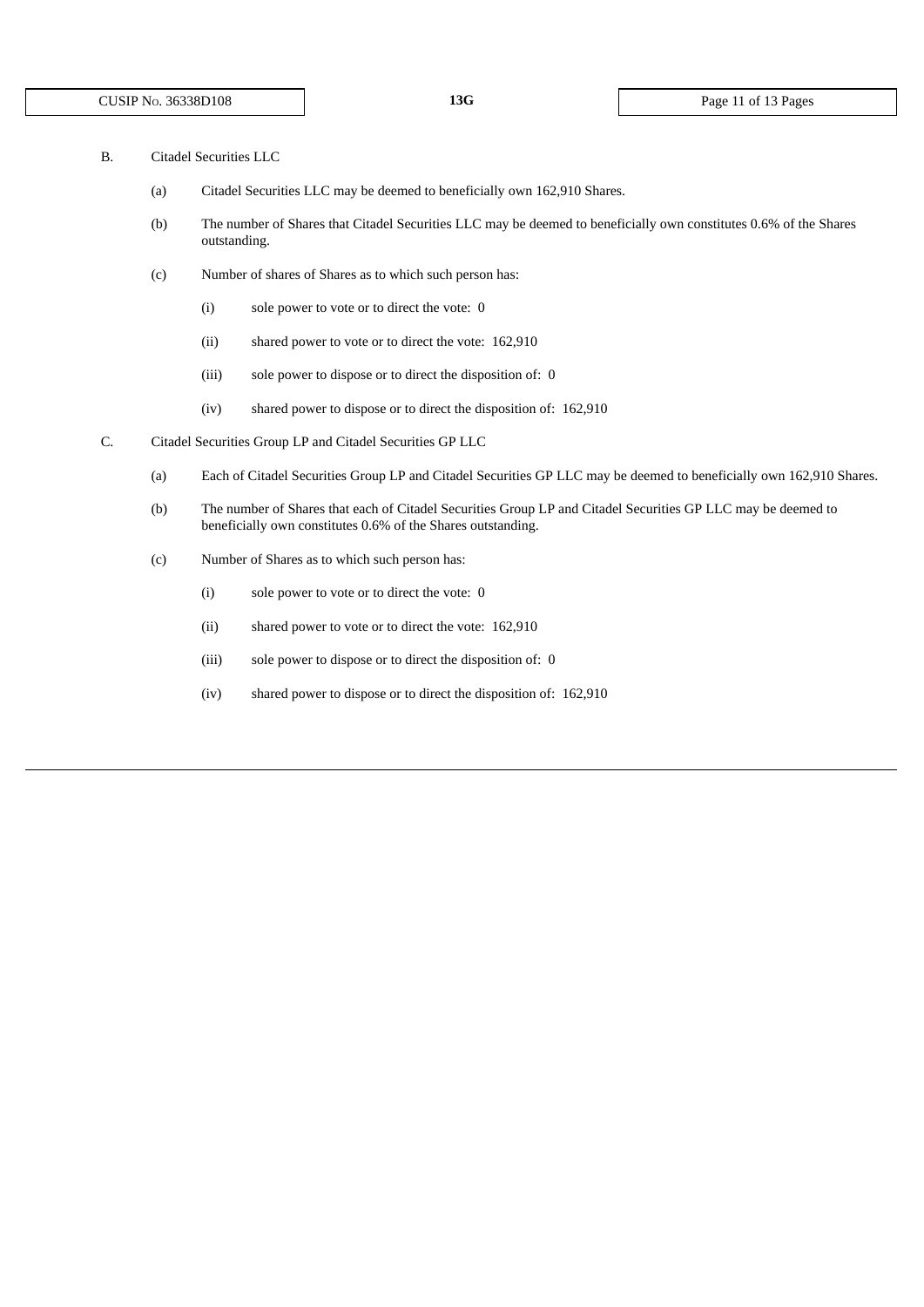| Kenneth Griffin<br>D. |
|-----------------------|
|-----------------------|

- (a) Mr. Griffin may be deemed to beneficially own 163,262 Shares.
- (b) The number of Shares that Mr. Griffin may be deemed to beneficially own constitutes 0.6% of the Shares outstanding.
- (c) Number of Shares as to which such person has:
	- (i) sole power to vote or to direct the vote: 0
	- (ii) shared power to vote or to direct the vote: 163,262
	- (iii) sole power to dispose or to direct the disposition of: 0
	- (iv) shared power to dispose or to direct the disposition of: 163,262

# **Item 5. Ownership of Five Percent or Less of a Class:**

If this statement is being filed to report the fact that as of the date hereof the reporting person has ceased to be the beneficial owner of more than 5 percent of the class of securities, check the following. x

#### **Item 6. Ownership of More Than Five Percent on Behalf of Another Person:**

Not Applicable

Item 7. Identification and Classification of the Subsidiary Which Acquired the Security Being Reported on By the Parent Holding Company:

Not Applicable

**Item 8. Identification and Classification of Members of the Group:**

Not Applicable

**Item 9. Notice of Dissolution of Group:**

Not Applicable

### **Item 10. Certifications:**

By signing below I certify that, to the best of my knowledge and belief, the securities referred to above were not acquired and are not held for the purpose of or with the effect of changing or influencing the control of the issuer of the securities and were not acquired and are not held in connection with or as a participant in any transaction having that purpose or effect.